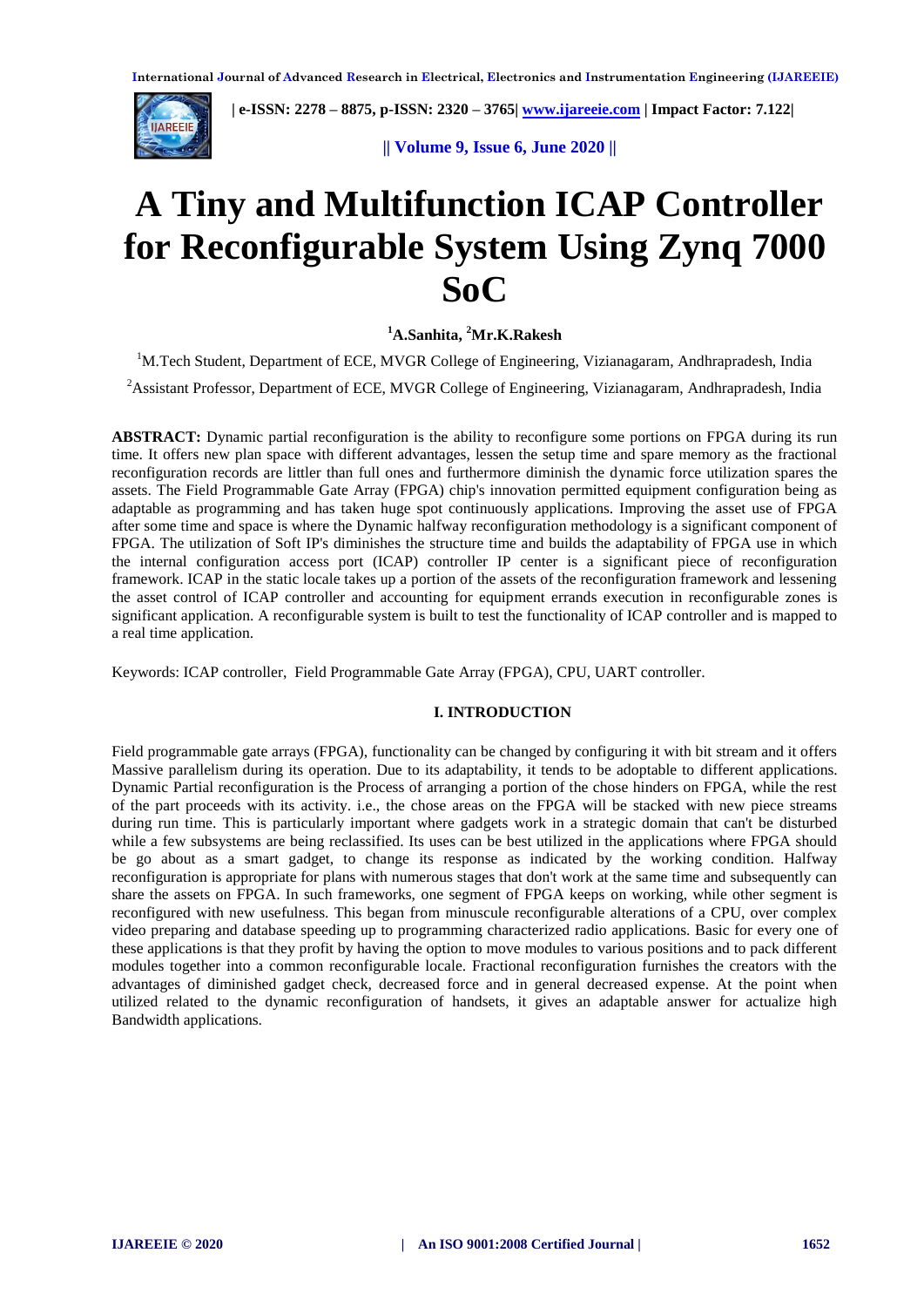

**Figure 1: Field programmable Gate Arrays (FPGAs).**

Field programmable Gate Arrays (FPGAs) give an intriguing arrangement when custom rationale is required for brief timeframe to showcase items. The items implanting FPGA System on chip arrangements permit them to be refreshed once sent. Late FPGA models, for example, Xilinx Virtex Series, take into account halfway and dynamic run-time reconfiguration. The FPGA texture can adjust its arrangement information at run-time, empowering replacement of explicit segments of an executed equipment configuration making the framework be adjusted to the requirements of the application. Henceforth dependability, disappointment repetition and runtime adaptively by utilization of dynamic halfway reconfiguration are presented that are basic angles for installed frameworks. As the FPGA comprised of multiple modules, few modules, which are to be dynamically reconfigured are clustered leaving the static modules.

# **II. LITERATURE REVIEW**

Dr. GarimaBandhawarkarWakhle et al. suggested that, the UART is the usage of the consecutive correspondence show, which permits the full duplex correspondence in successive association. They plan the hardware utilization of a quick and prepared UART using Field Programmable Gate Array. The UART contains three sections, specifically beneficiary, transmitter and baud rate generator which is furthermore repeat divider. They duplicated on Modelsim SE 10.0a and plan by using Verilog delineation language which has been consolidated on "FPGA units like as Spartan3 and Virtex4. Resulting to separating the comparative examination construe that there is a qualification in the amount of cuts, LUTs and the most extraordinary repeat. The results are extremely consistent and strong and have phenomenal flexibility with high blend. In case we use FIFO in describing the UART our arrangement turns as progressively versatile, consistent and strong which gives most raised bps rate. [12]

Amanpreet Kaur, Amandeep Kaur, describes that A UART is a full duplex location. It is the programmable processor that manages a PC's a back-to - back interface. It includes the connection between incremental and equal results. The entire gradual transmission system works according to the movement select standard. Once the baud rate is initiated, both the transmitter and the collector inside the clock are set to ambiguous rehash during information transmission through the UART. [13]

The build-up of a progressive correspondence with bit synchronization, adjusted baud rate disclosure and transport, rehash divided by clock of information, as demonstrated by Bhavna fertilizer and Rahul residence. Both modules are re-updated on a vernacular and Verilog programming development platform by Xilinx Spartan-3 FPGA. Throughout the issue portion, test the details you get at various frequencies using the screw-free and baudrate era. Until consolidating the entire system, the Baud Rate Generator is linked to UART programme. For situations where the consumer needs to break down to convenience, the purpose of the rehash divider. As shown by need, this recurring division will change regularly. Seen multiple waveforms between 150 bps and 38400 bps at various frequencies at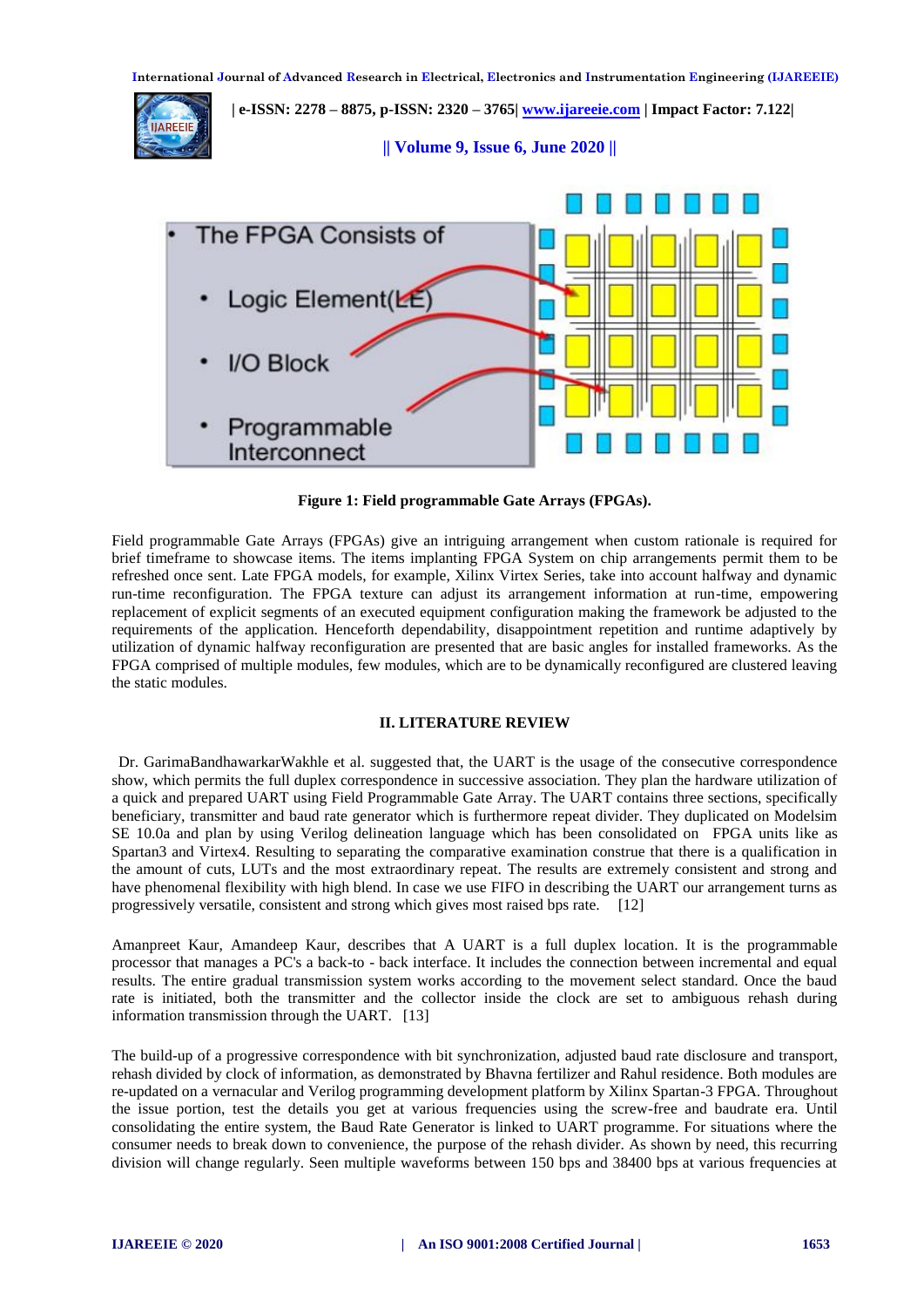

 **| e-ISSN: 2278 – 8875, p-ISSN: 2320 – 3765[| www.ijareeie.com](http://www.ijareeie.com/) | Impact Factor: 7.122|** 

#### **|| Volume 9, Issue 6, June 2020 ||**

50 MHz clock cycles. The re-enacting waveforms demonstrate the accuracy of HDL execution and display the configuration and highlights of the UART layout of the baud rate generator. [14]

Tooth Yi-Yuan Chen Xue-Jun is mindful of the fundamental recipient of the asynchronous Transmitters commonly use low speed, short-run, irrelevant PC-peripheral information for gradual correspondence. In order to transmit accurate, secure and functional details, you can combine the UART composed of a VHDL language with the Field Programmable Gate array. It is necessary for the Machine on Chip game plan. The findings of Quartus II reintroduction are entirely accurate with UART. VHDL acts as a program language for the description of the UART modules in this article. The development and check component is finished by using the Altera Cyclone action FPGA chip programming from Quarter II. The findings are accurate, consistency, strong cohesion of the system, mind blowing adaptability with some reference respect. From a general perspective in electronic sorting out field, where SOC advancement has beginning late wound up being widely utilized, this course of action displays astounding monstrosity. [15]

From the assessment, it is seen that the utilization of UART on an essential level uses the on-chip UART IP extreme as nails since it has unmatched, at any rate it has defenseless adaptability and vulnerable transportability, It is also typically not appropriate to satisfy the customer's strong needs. With the quick advancement of the responsive FPGA base, a high degree of adaptability, transportability and the course of operation is an unavoidable essential activity in the built system, subject to top of the line. Huimei Yuan, Junyou Yang and Pan displayed modern technologies, offering the great UART IP Soft Core architecture based on DMA mode. [16]

Tooth Yi-Yuan CHEN XUE-Jun addressed the paper on the design and reproduction of the successive VHDL contact element. They presented in this article the UART as the programmed microchip that scans a PC's peripherals interface. It is known to be the most widely utilized incremental circuit of information. The entire methodology of incremental dissemination would rely on the movement enrollment pattern. There are two primary forms of synchronous and asynchronous back to back communication. In synchronous continuous correspondence, the sender and the receiver will fire at an estimated time. Abnormal transmission involves the transmission of information to the finder without sending a clock pennant. This system utilizes VHDL as the vernacular course of operation for the UART units. The findings are good and reliable. The design has a clear relation and remarkable adaptability with a certain reverence for references [17].

"A paper was presented by Shouqian Yu, Lily Yi, Wihai Chen, Zhao Jin Wen on the implementation of the FIFO Technique and FPGA multichannel UART controller. In this article they have demonstrated that FIFO is used for complete correspondence between fast contraction and low speed equipment or complete correspondence between a comparative subcontroller within a couple of structures such as the high data combination system, fast control under PCI and multi DSP signal ready system. FIFO is the most critical component of such systems which may be seen as a mechanism between multiple contraptions. In fact, the odd FIFO connected to FPGA is the main component of our control scheme. Around the same moment. Therefore, our planner picks characteristics and boundaries of the nonconcurring FIFO. FIFO can be used in the identical or comparable port to full correspondence [18].

# **III. DESIGN ON FPGA**

Its design is implemented as modules, in partial reconfiguration some of the selected modules are reconfigured, while in full reconfiguration all the modules need to be reconfigured but this takes more time to reconfigure and more power consumption compared to partial reconfiguration. It needs more number of bit streams to be loaded and cost also increases. Below diagram shows the difference between partial and fully reconfigured system's in terms of bit stream files, it is obvious that number of bit stream files to fully reconfigure are more than the partial reconfiguration.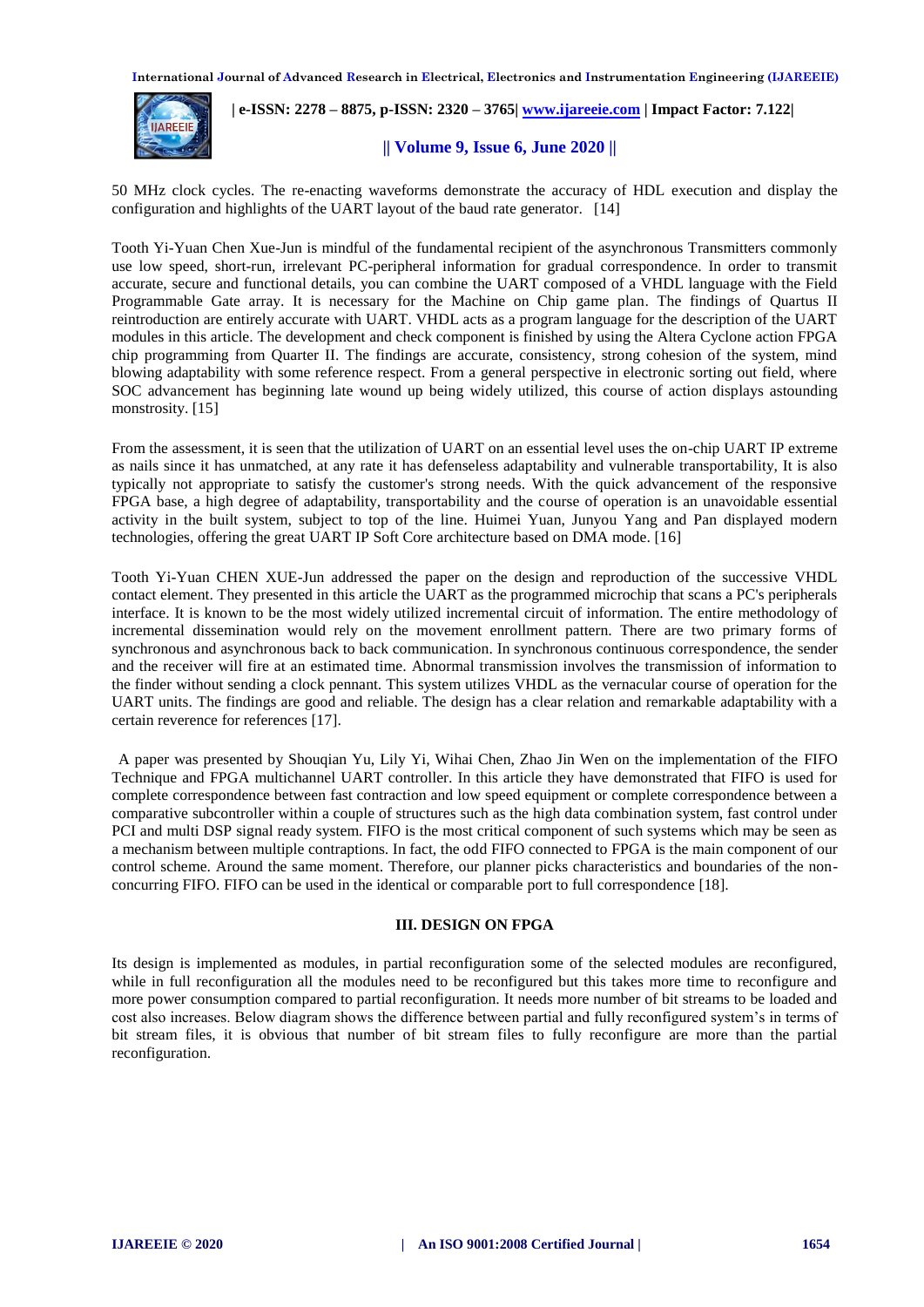**| e-ISSN: 2278 – 8875, p-ISSN: 2320 – 3765[| www.ijareeie.com](http://www.ijareeie.com/) | Impact Factor: 7.122|** 

 **|| Volume 9, Issue 6, June 2020 ||** 



**Figure 2: Difference between full and partial reconfiguration.**

Below diagram shows the reconfigurable modules A and B leaving the static modules, these reconfigurable modules will have multiple bit stream files, based on the application requirement appropriate file will be configured into the module.



# **Figure 3: Multiple bit streams of Reconfigurable module**

Below diagram shows the block level implementation of Partial reconfiguration, the framework is associated with an outside Flash memory by means of a Flash controller which gives read/compose access to the outer memory. The ICAP module is available to peruse/compose design information to/from the gadgets' setup memory. Reconfiguration of the dynamic area is overseen by a Reconfiguration Controller which can be either outer or inside (self-setup) to the FPGA.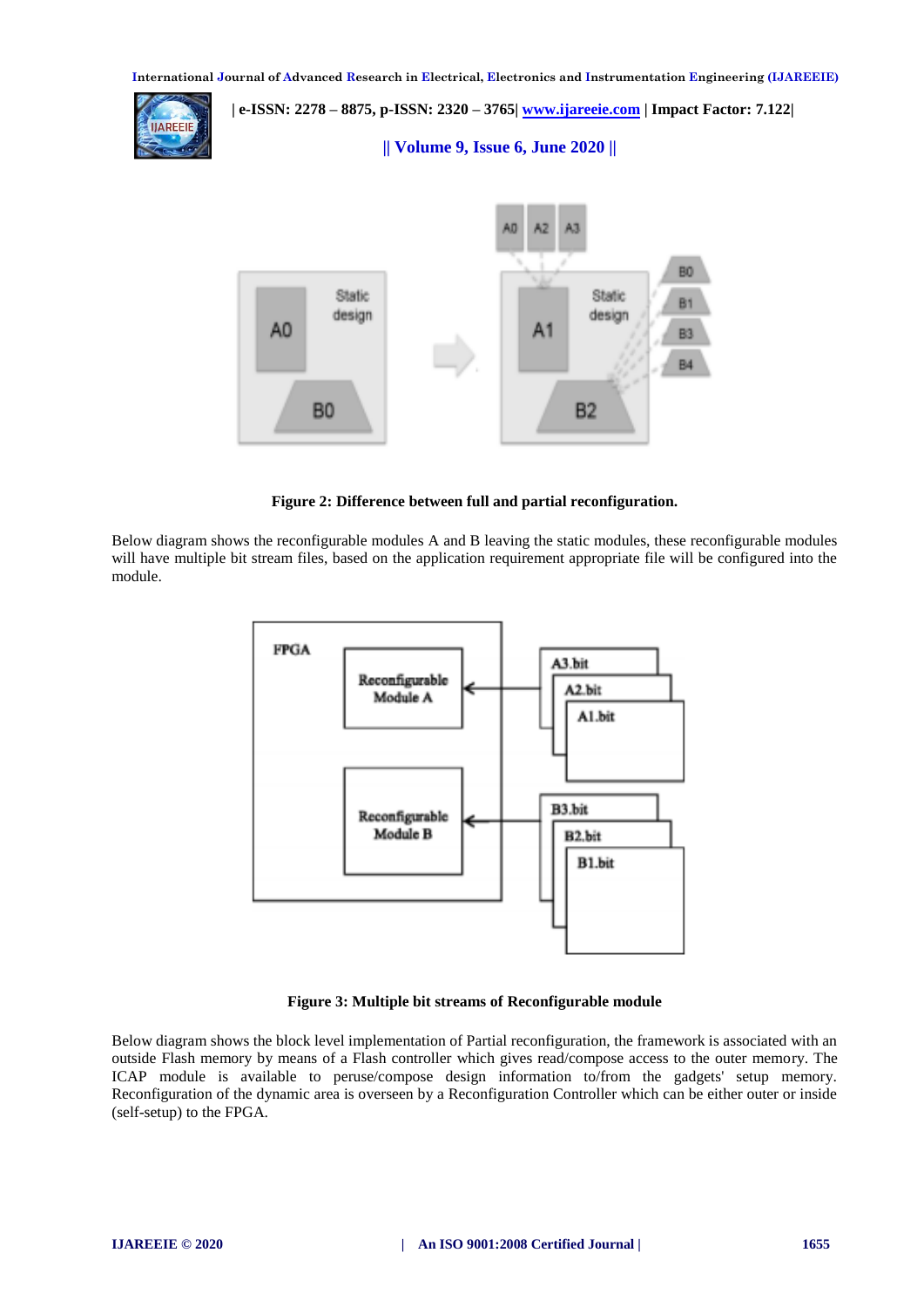

 **| e-ISSN: 2278 – 8875, p-ISSN: 2320 – 3765[| www.ijareeie.com](http://www.ijareeie.com/) | Impact Factor: 7.122|** 

# **|| Volume 9, Issue 6, June 2020 ||**



#### **Figure 4: Block diagram of Dynamic Partial reconfiguration**

It is liable for the fractional reconfiguration bit stream that must be stacked onto the reconfigurable particular district. Be that as it may, self-setup can be helped out through the interior ICAP equal interface and lessens reconfiguration time when contrasted with outer reconfiguration. Thus, our reconfiguration controller is available inside the FPGA and imparts to the remainder of the framework by means of the Processor Local Bus (PLB).

#### **IV**. **PROBLEM DEFINITION**

- When the UART transmitter finishes the transmission and the transmission buffer is zero, the "Underrun Malfunction" occurs. For non-competitive modes, this is viewed as an indicator that no information remains to be transmitted, because additional stop bits may be applied to the results. This mistaken sign is popular in USART's as an underrun in parallel systems is increasingly real.
- If it does not see a "stop" bit at a standard "stop" bit moment, UART can recognize a nearby fault. Since the "start" bit is used to distinguish the beginning of an approaching event, its preparation is a guideline for the other pieces. If the information line does not appear in regular condition, the UART would signal a confining blunder while the "stop" bit is usual (as per the sum of knowledge or bits of equality on which the UART is set). An encircling error is often a "split" state on the rows.
- Equality mistake occurs when one-bit equality cannot help contradicting the equality bit predefined. Having an equality bit is arbitrary, and if equality tests are enabled, this error can occur.
- A break condition occurs if the beneficiary information is at the 'space' level for a longer period of time, usually for more than one character time (rational low, i.e. '0'). This isn't exactly a failure, but it seems that every zerobit has a corresponding fault for the receiver. The term "split" comes from the flagging circles used by teletypewriters as the standard flagging. No current streaming indicates the "dispersion" status of the existing circle line and a daily split or some fault in the line triggers an unusually significant volume of no existing streaming.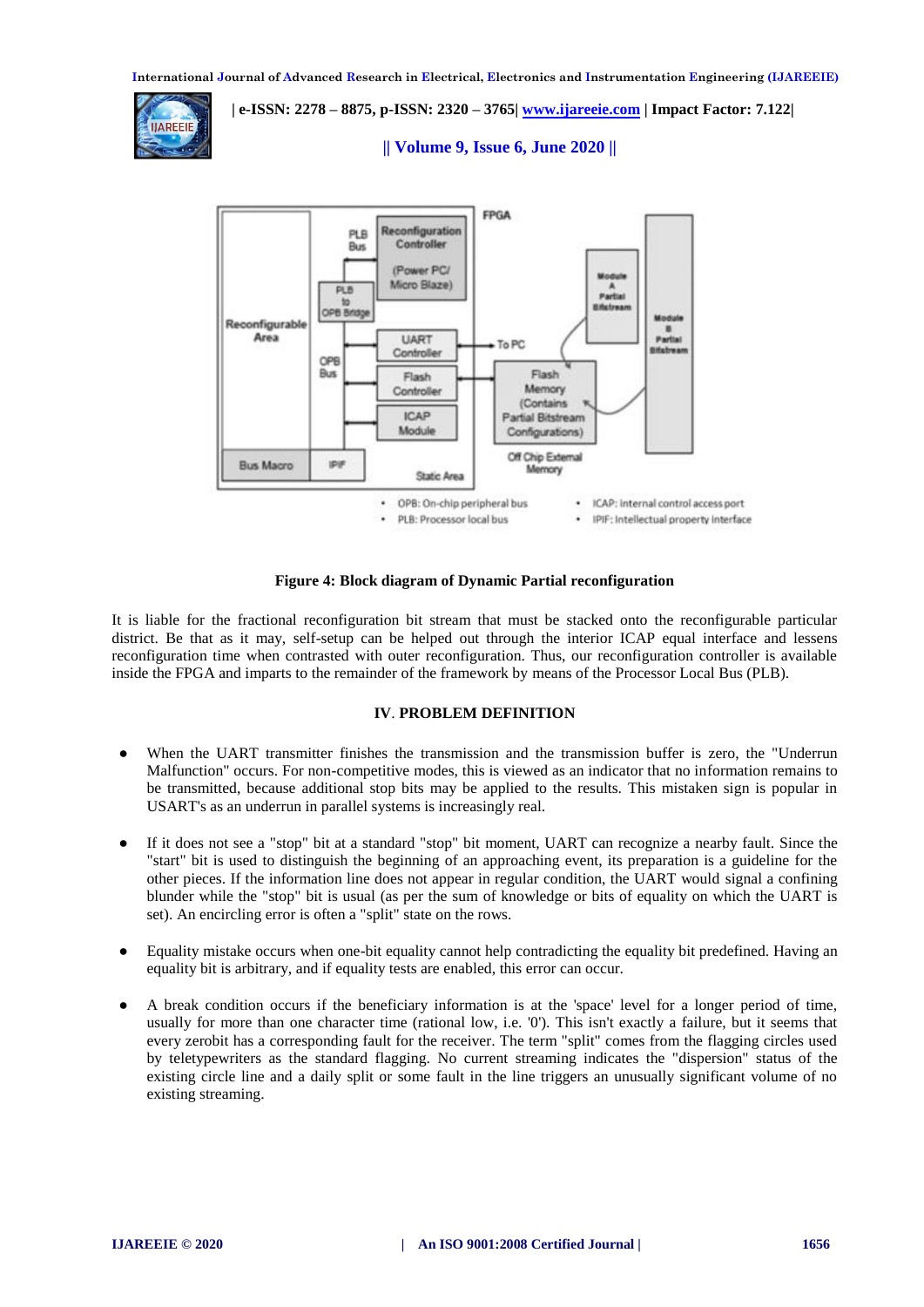

 **| e-ISSN: 2278 – 8875, p-ISSN: 2320 – 3765[| www.ijareeie.com](http://www.ijareeie.com/) | Impact Factor: 7.122|** 

#### **|| Volume 9, Issue 6, June 2020 ||**

#### **V. PROPOSED METHODOLOGY**

#### *A. Eradication coding based sending Algorithm*

The sending measurement based on eradication coding may be understood to boost the measurement of simple replication. A method of direct duplication where indiscriminate copies of the message are transmitted through the r contacts concept. Here, r is the factor of replication. Just send different copies of the message. You can only transmit the hand-off center points to the objective; you cannot propel it to another hand-off. It creates a low overhead because the flooding of the message is regulated by the source. For both instances, the two-hop step count is this type of sending statistics. Trademark competition occurs between overhead (r) and inactivity of data transfer. A higher r allows smaller gaps to accumulate / transmissions.

In accordance with replication factor r, vagueness copies of r communications are submitted from the source and gestures will clearly be sent authentically to the target. At first we encrypt the message at the root in the count dependent on destruction and create a large amount of code squares. For a certain trustworthy k, the coded squares are also divided into main kr movements. In this stage, it uses a factor of k more exchanges and a factor of  $1/k$  less data is exchanged through more hand-off. The sum of bytes transmitted is rM in each event, commensurate with the volume of bytes distributed by srep (r). The message can be decoded before and after the cancelation code has been used (with r, message size M), when  $1/r$  of the generated code squares is provided. The message will be decoded as some k moves pass the data on, as code squares are spread between kr moves, if we assume that no code squares would be lost during transfers to and from a handout. Just where k=1 has a similar influence on the extinction coding method because the simple duplication solution is to use the standard r motions and a duplicate of each key document.

#### *B. Favorable circumstances of eradication coding in sending*

Motions are used to enhance the implementation of the concession in the necessary replication. Instead, the erasure coding technique utilizes kr gestures for a comparable overhead. Thus, one can expect that the chances of a few movements with low delays are higher than those with just r movements are different. Simultaneously, cancelation coding involves some good k movements (unlike 1 Srep) in order to repeat the results. And if the number of these small concession gestures is greater than k, the theory of erasure coding effectively transmits the message less rapidly than direct reproduction. The basic assumption is that if k is enormous, the distribution of the awarded is clear. Therefore, a constant deferment can be ensured with the cancelation coding philosophy.

#### **VI. RESULT ANALYSIS**

We have recreated every single piece of our module independently in ZYNQ 7000 SoC. The recreation results for the 'baudgen', 'fifo', 'uartrx', and 'uart-tx' sub modules are appeared in the figures beneath individually. We have blend top module in Xilinxvivado 18.2.

#### **A. Testing**

Our center in Xilinxvivado 18.2 starter unit. The test circuit has an enlarged that takes one parellel data set aside in The all out focus was similarly attempted by interfacing it with the PC by a RS232 connect in the wake of executing a test circuit joining the rx-fifo ensuing to getting got by the UART module, builds it by one and a short time later gives it back to the tx-fifo which is then transmitted successively by the module the examining from the fifo, incrementation and staying in contact with the fifo is done each character thusly when a switch(connected with the test circuit through adebouncer regardless different eading and making out of NULL-character could convey inaccurate result)is pressed .Here we recently created in 4 characters(displayed locally in the helper terminal window) which are taken care of in the fifo, by then crushed the allotted switch on numerous occasions which eturns the set aside characters expanded by one and are demonstrated again in the hyperterminal (as showed up in Figure 5)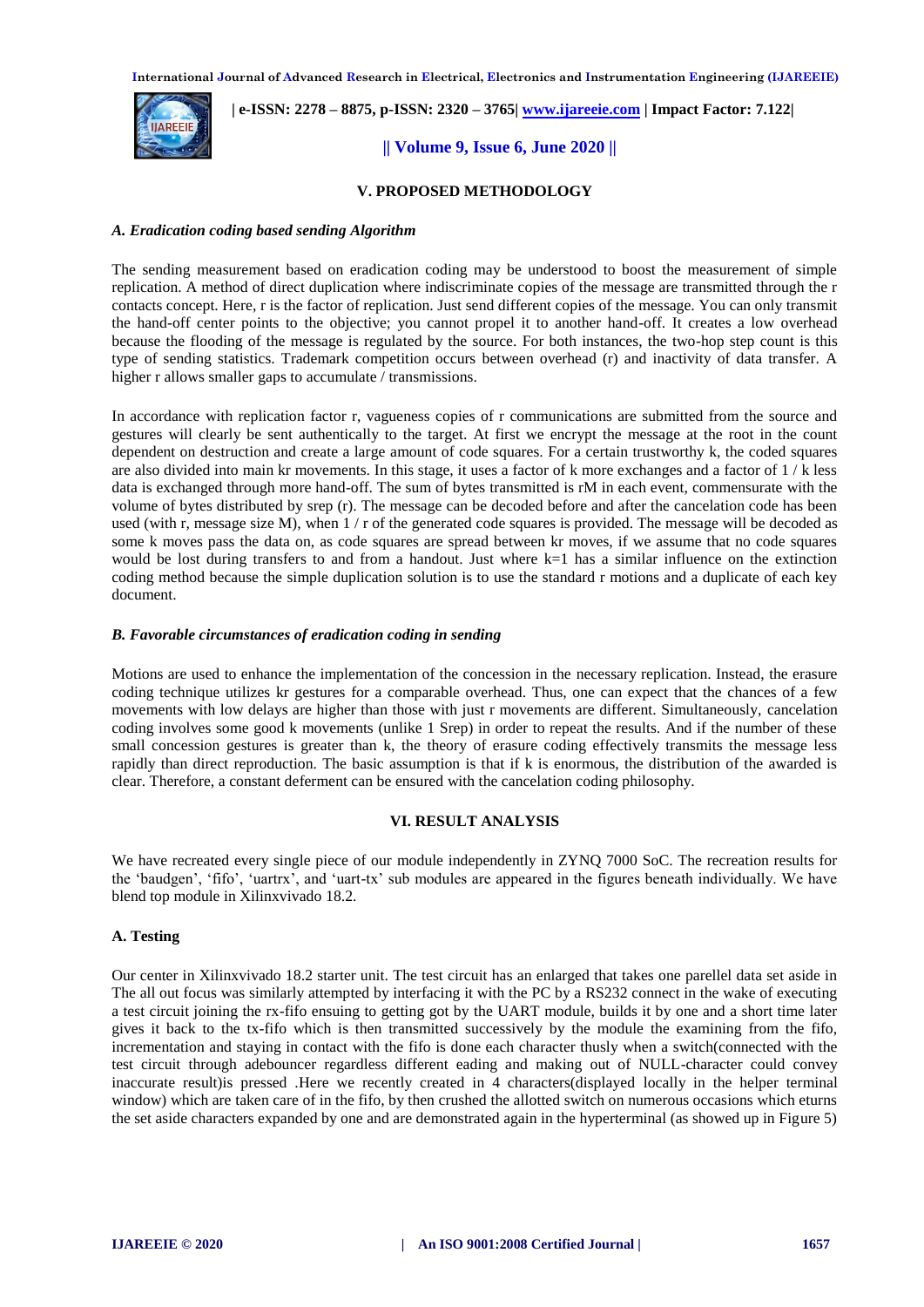

 **| e-ISSN: 2278 – 8875, p-ISSN: 2320 – 3765[| www.ijareeie.com](http://www.ijareeie.com/) | Impact Factor: 7.122|** 

 **|| Volume 9, Issue 6, June 2020 ||** 

# *B. Territory and Power*

All out level of the gadget assets used to execute our module has been determined by Xilinxvivado 18.2 synthesizer which is seen as ostensible.



**Figure 5: Block Diagram of ICAP controller.**

In the above figure 5 the model if ICAP controller has been shown.



**Figure 6: Implementation model of ZYNQ 7000 SoC.**

**Table 1: Comparison analysis of available sources along with utilization.**

| <b>Logic Utilization</b> | Used | <b>Available</b> | <b>Utilization</b> |
|--------------------------|------|------------------|--------------------|
| <b>Number of Slices</b>  | 35   | 465              | 4.3%               |
| <b>Number of Slice</b>   | 53   | 931              | 3.78%              |
| <b>Flip-Flops</b>        | 43   | 932              | 8.89%              |
| <b>GCLKs</b>             |      | 244              | 2.43%              |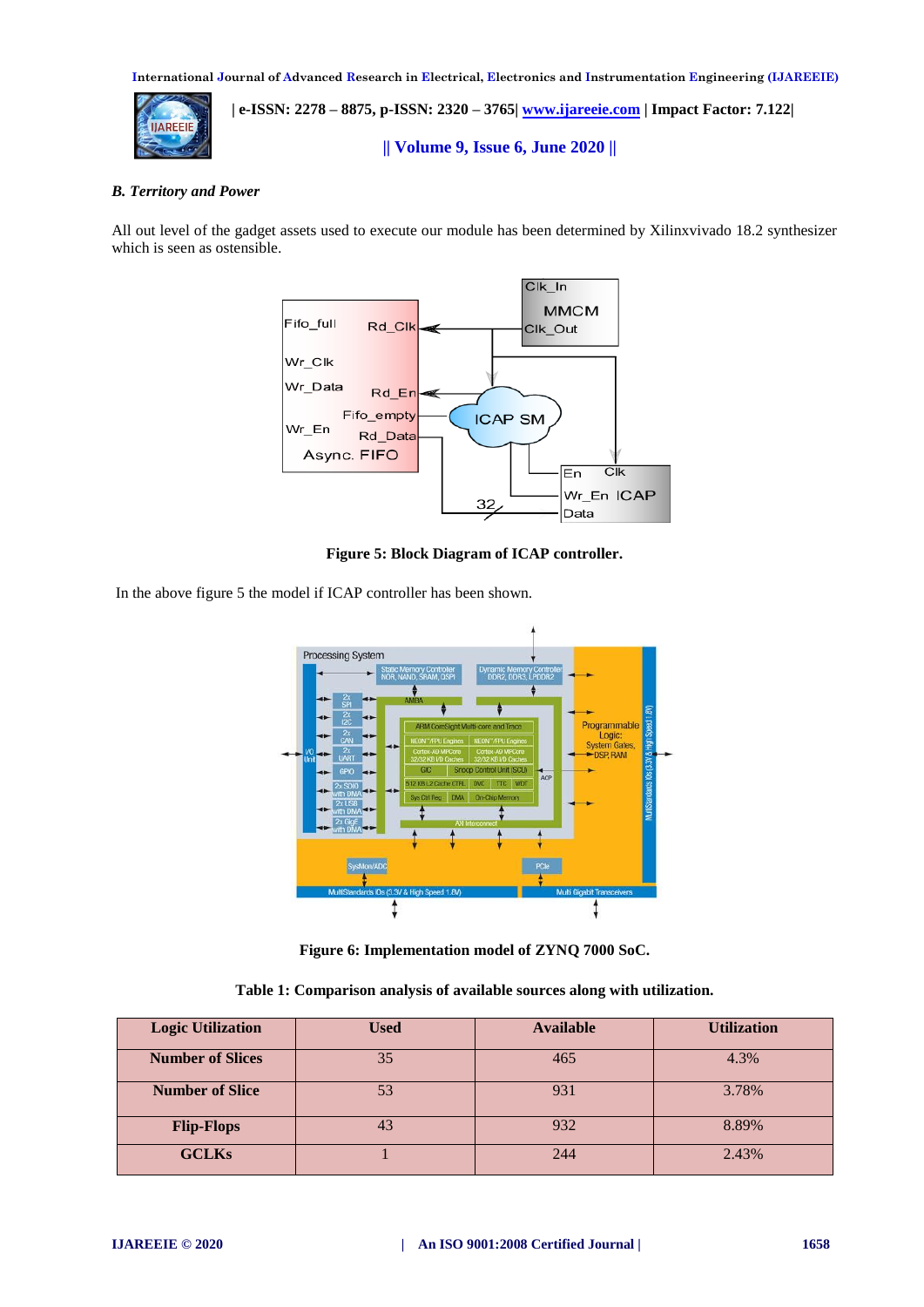

 **| e-ISSN: 2278 – 8875, p-ISSN: 2320 – 3765[| www.ijareeie.com](http://www.ijareeie.com/) | Impact Factor: 7.122|** 

 **|| Volume 9, Issue 6, June 2020 ||** 

The table above 1 explains about the Number of Slice, Number of Slice Flip-Flops, Number of GCLKs comparisons has been shown.



**Figure 7: Estimated values representation.**

The above figure 7 represents the estimated values according to the resources available and used.

# **VII. CONCLUSION**

It is possible to use run time partial reconfiguration to save both power and area, an intelligent run time system is needed to ensure that power is saved and that timing constraints are meet, when using in real time systems. Measuring power consumed during partial reconfiguration aids in determining the design of the run time system and the feasibility of using dynamic partial reconfiguration.

# **REFERENCES**

- **[1].** W. Guohua, L. Dongming, W. Fengzhou, A. Adetomi and T. Arslan, "A tiny and multifunctional ICAP controller for dynamic partial reconfiguration system," 2017 NASA/ESA Conference on Adaptive Hardware and Systems (AHS), Pasadena, CA, 2017.
- **[2].** S. Wang and X. Huang, "Implementation of Partial Reconfiguration Based on FPGA," 2018 2nd IEEE Advanced Information Management,Communicates,Electronic and Automation Control Conference (IMCEC), Xi'an, 2018.
- **[3].** [https://ieeexplore.ieee.org/document/7983723.](https://ieeexplore.ieee.org/document/7983723)
- **[4].** FANG Yi-Yuan CHEN Xue-Jun, Design and Simulation of UART Serial Communication Module Based on VHDL Shanghai University of Engineering Science, 2011"
- **[5].** Amanpreet Kaur, Amandeep Kaur, "An approach for designing a universal asynchronous receiver transmitter (UART)", International Journal of Engineering Research and Applications (IJERA) ISSN: 2248-9622 www.ijera.com Vol. 2, Issue 3, May-Jun 2012, pp.2305-2311.
- **[6].** "3.en.wikipedia.org/wiki/synchronous\_serial\_commun ication."
- **[7].** "Cowley, John (2007) communication and networking, An introduction, Springer, ISBN 9781846286452."
- **[8].** ["www.pccompi.com"](http://www.pccompi.com/)
- **[9].** "Shiva, S.G University of Alabama in Huntsville, AL, proceedings of the IEEE (volume 67, Issue: 12)."
- **[10].** "Comparison of VHDL, Verilog and System Verilog, by StephenBailey, [www.model.com"](about:blank)
- **[11].** C. H. Roth, "Digital System Design Using VHDL", PWSPublishing Company, 2008.
- **[12].** Dr. Garima Bandhawarkar Wakhle, Iti Aggarwal and Shweta Gaba," Synthesis and Implementation of UART using VHDL Codes", International Symposium on Computer, Consumer and Control, 978-0-7695- 4655-1/12© 2012 IEEE DOI 10.1109/IS3C.2012.10.
- **[13].** Amanpreet Kaur, Amandeep Kaur, "An Approach For Designing A Universal Asynchronous Receiver Transmitter (UART)", IJERA Vol. 2, Issue 3, May-Jun 2012, pp.
- **[14].** "Bhavna manure and Rahul tanwar, UART with automatic baud rate generator and frequency divider Journal of Information Systems and Communication on 15feb 2012."